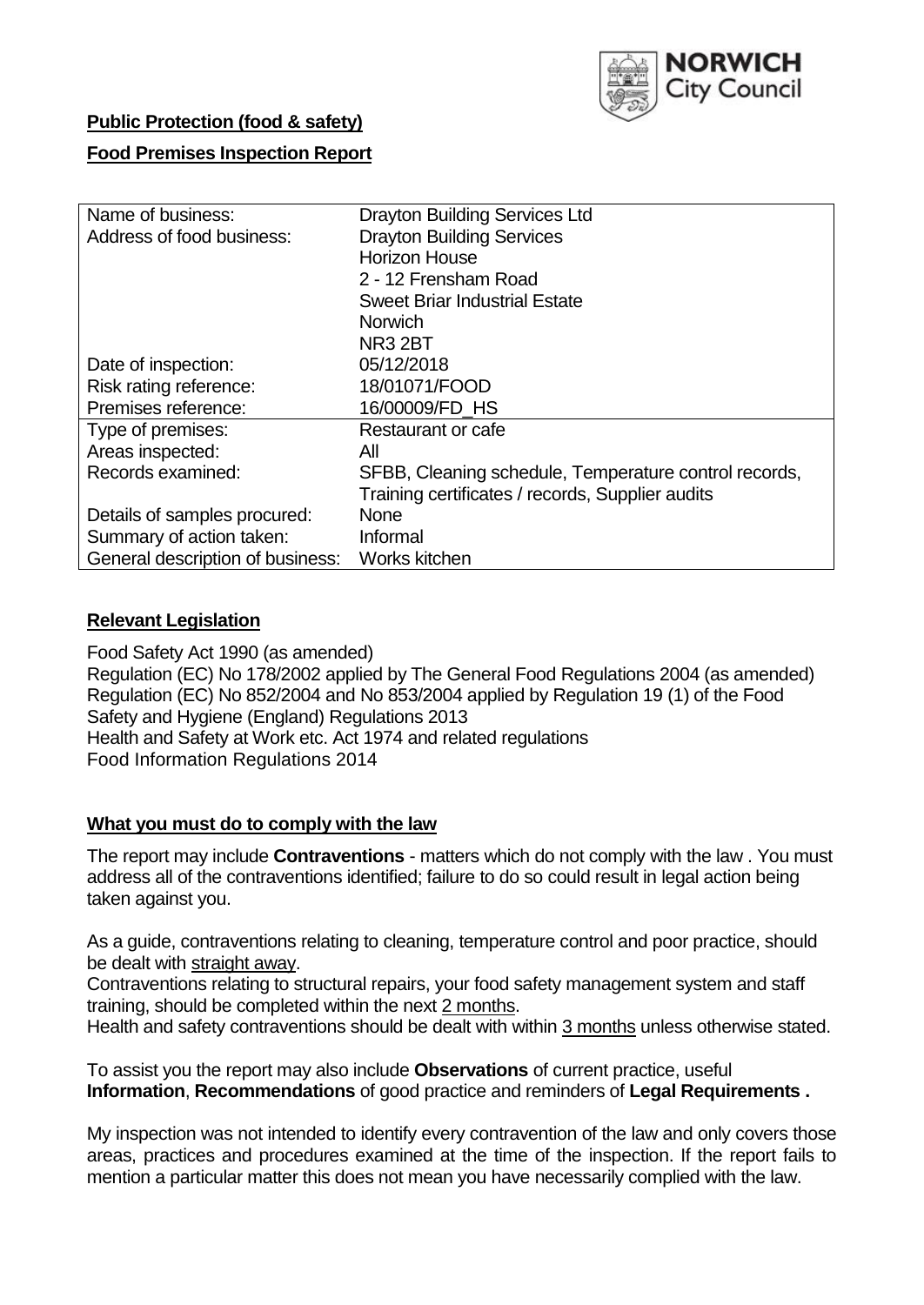# **FOOD SAFETY**

### **How we calculate your Food Hygiene Rating:**

The food safety section has been divided into the three areas which you are scored against for the hygiene rating: 1. food hygiene and safety procedures, 2. structural requirements and 3. confidence in management/control procedures. Each section begins with a summary of what was observed and the score you have been given. Details of how these scores combine to produce your overall food hygiene rating are shown in the table.

| <b>Compliance Area</b>                     |          |                 |           | <b>You Score</b> |                |    |           |    |          |  |  |
|--------------------------------------------|----------|-----------------|-----------|------------------|----------------|----|-----------|----|----------|--|--|
| Food Hygiene and Safety                    |          |                 |           | 0                | 5              | 10 | 15        | 20 | 25       |  |  |
| <b>Structure and Cleaning</b>              |          |                 | $\bf{0}$  | 5                | 10             | 15 | 20        | 25 |          |  |  |
| Confidence in management & control systems |          |                 | 0         | 5                | 10             | 15 | 20        | 30 |          |  |  |
|                                            |          |                 |           |                  |                |    |           |    |          |  |  |
| <b>Your Total score</b>                    | $0 - 15$ | 20              | $25 - 30$ |                  | $35 - 40$      |    | $45 - 50$ |    | > 50     |  |  |
| <b>Your Worst score</b>                    | 5        | 10 <sup>1</sup> | 10        |                  | 15             |    | 20        |    |          |  |  |
|                                            |          |                 |           |                  |                |    |           |    |          |  |  |
| <b>Your Rating is</b>                      | 5        |                 | 3         |                  | $\mathfrak{p}$ |    |           |    | $\Omega$ |  |  |

Your Food Hygiene Rating is 5 - a very good standard

000006

# **1. Food Hygiene and Safety**

Food Hygiene standards are excellent. You demonstrated full compliance with legal requirements. You have safe food handling practices and procedures and all the necessary control measures to prevent cross-contamination are in place. **(Score 0)**

#### Temperature Control

**Observation** I was pleased to see you were able to limit bacterial growth and/or survival by applying appropriate temperature controls at points critical to food safety and that you were diligently monitoring temperatures.

#### Unfit food

**Observation** temperature checks undertaken and all food in refrigerators monitored for dates